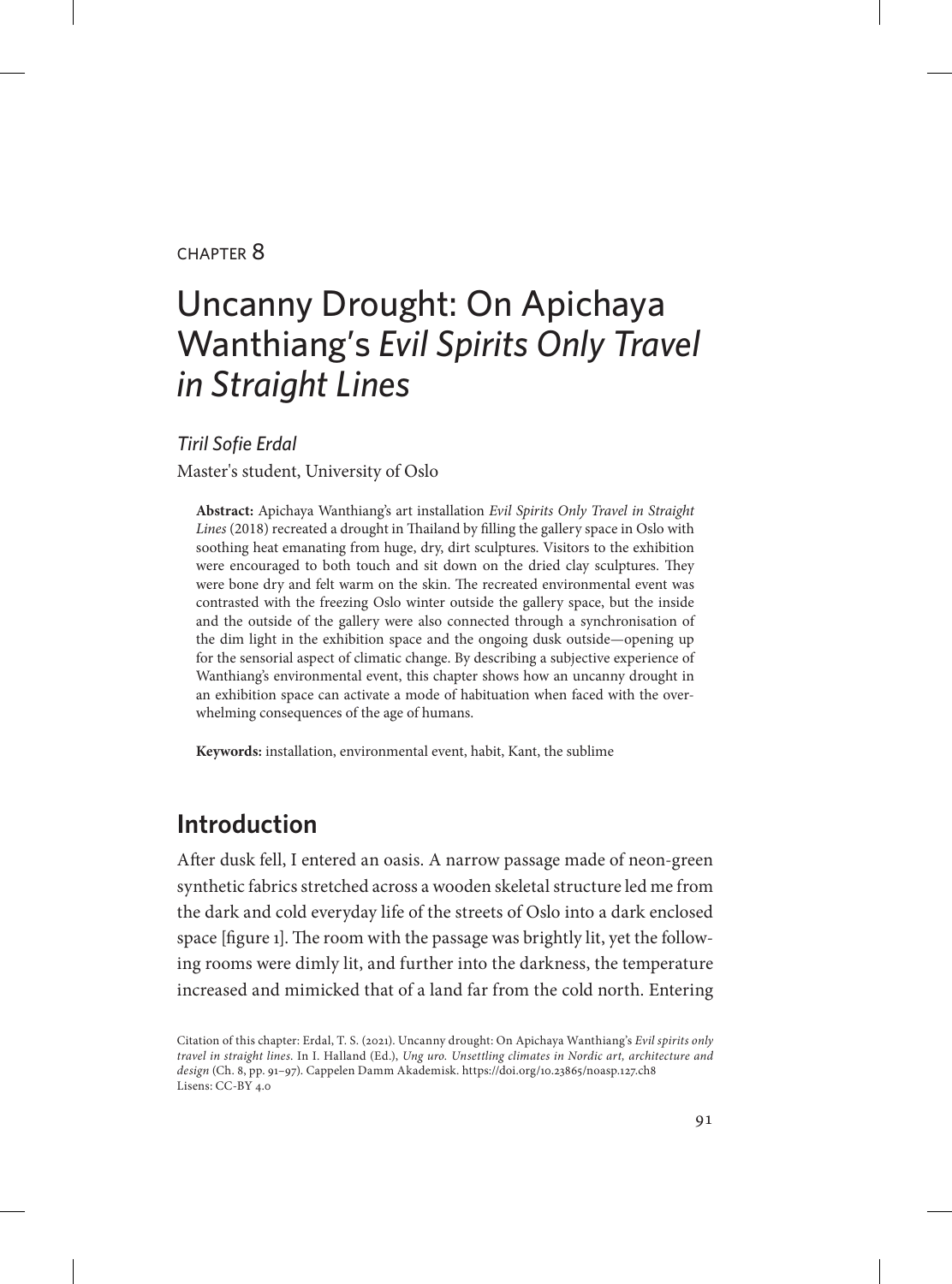

**Figure 1.** Installation image from the exhibition *Evil Spirits Only Travel in Straight Lines* by Apichaya Wanthiang at Unge Kunstneres Samfund, 2018. Photo: Jan Khür. All rights reserved. The image is not covered by the CC-BY license and cannot be reused without permission.

the room at the end of the passage, I discovered the origin of the soothing heat: the warmth emanated from huge sculptures made of dried clay, filling most of the gallery space [figure 2].

Apichaya Wanthiang's sculptures from the exhibition *Evil Spirits*  Only Travel in Straight Lines<sup>1</sup> reminded me of one of the most terrifying encounters with nature I have ever had. When I was walking alone in a mountainscape just before sunrise, the pitch-black mountains were reflected in a lake, which stretched between the foot of the mountains and the road I was walking along. Merged with their reflection, the mountains

<sup>1</sup> Apichaya Wanthiang (b. 1987, Bangkok, Thailand), *Evil Spirits Only Travel in Straight Lines* at Unge Kunstneres Samfund, Oslo, 2 November – 16 December 2018.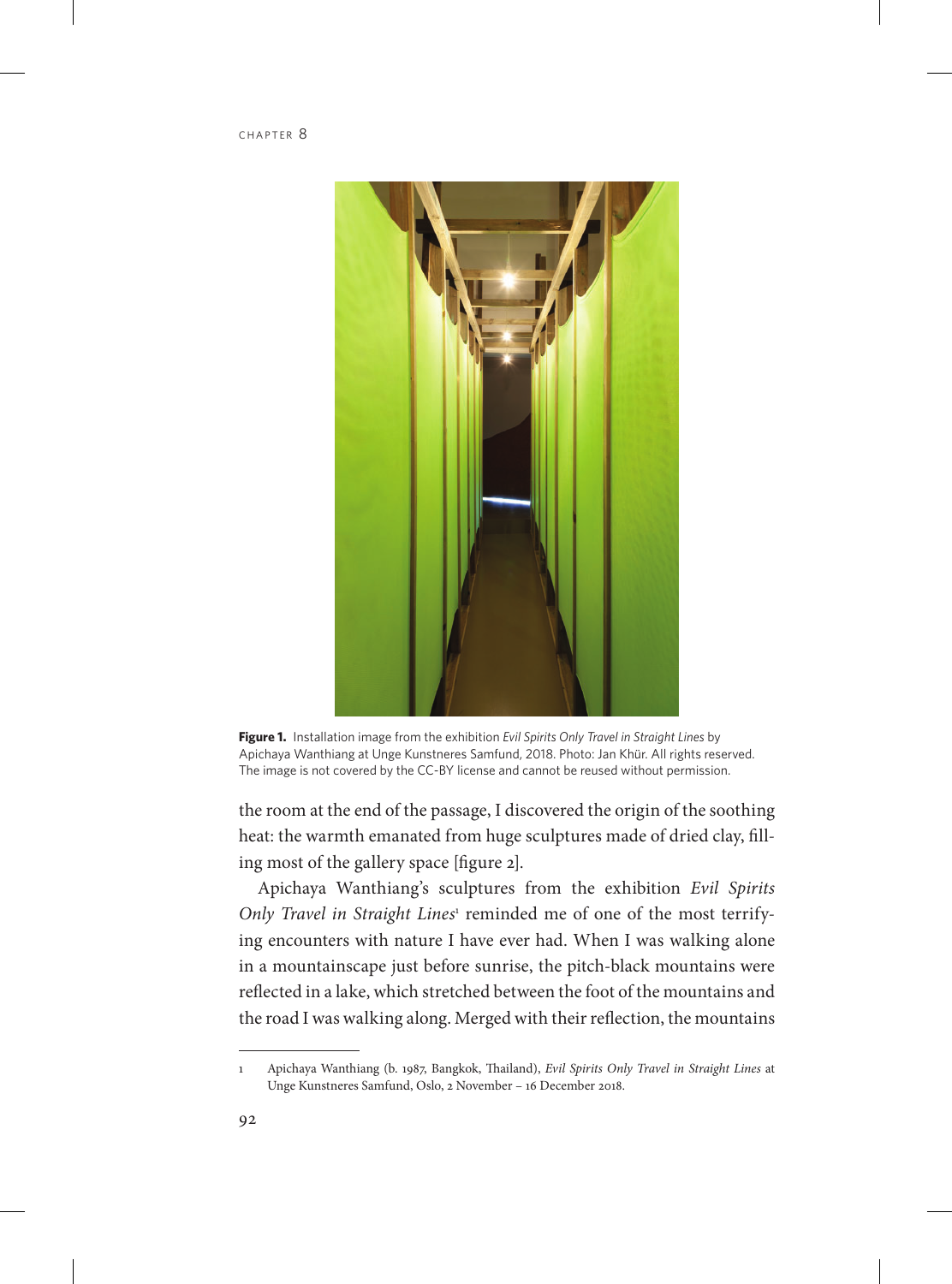

**Figure 2.** Installation image from the exhibition *Evil Spirits Only Travel in Straight Lines* by Apichaya Wanthiang at Unge Kunstneres Samfund, 2018. Photo: Jan Khür. All rights reserved. The image is not covered by the CC-BY license and cannot be reused without permission.

gained an abstract form, and their silhouettes became increasingly discernable by the approaching sunrise—which was also reflected in the water. Because of the mountains' mysterious shapes and the growing amount of background light, the mountains became animated. They were almost like living beings and seemed therefore especially threatening.

Wanthiang's clay sculptures had the same effect, with a similar pulsating background light emanating from the point where the sculptures met the floor, making the sculptures appear to be hovering above the floor. Visitors to the exhibition were encouraged to both touch and sit down on the clay sculptures. They were bone dry and felt warm on my skin. Like the hottest days of summer when walking barefoot and feeling the burning ground with every step.

### **Distance and Catastrophe**

This dark, dry world appeared to be hostile to life, except for the constant sound of mayflies swirling in the background. In a similar manner to the passage at the entrance, wooden frames covered with green textiles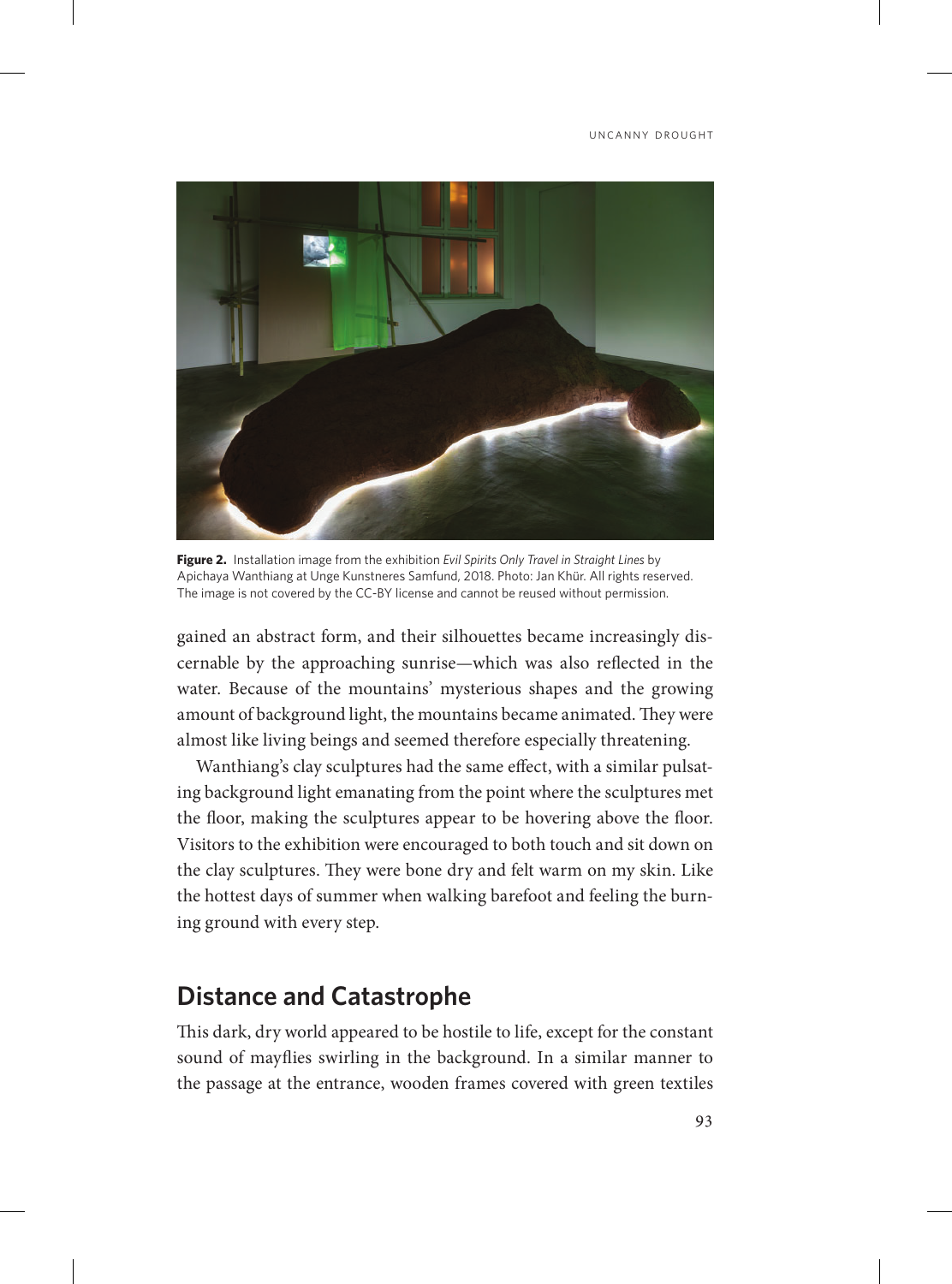were also present in the room with the sculptures. Upon these textiles, atmospheric black and white video footage of the home of Wanthiang's grandparents, which is located in Thailand, were projected. The video projection showed the rooftop of a house during night-time and, above the rooftop, the camera captured the mayflies swirling around. The meditative still lives captured the calm atmosphere of a place so far away from where they were exhibited, thus strengthening the experience of having entered an unknown, different world.

The exhibition also had a comfortable atmosphere, which was a great contrast to the usual turmoil of the city. This comfort was also a strange contrast to the potentially dangerous *drought* that was recreated in the exhibition space by the means of the hot and bone-dry sculptures. Because of this calming atmosphere, I did not respond to this extreme drought with a desire to escape the room. Instead, I responded with indifferent laziness. The exhibition was like a time capsule: it was like being in a spa or a sacred temple, a place where time disappears and no one wants to leave.

When reading news about extreme drought, it may seem too abstract and too distant to really comprehend it. Oslo's cold winters combined with well-managed resource infrastructure make weather-related issues rarely a problem in this corner of the world. Considering that Wanthiang's previous artistic project has been described as a portrayal of a distanced relationship to natural disasters, *Evil Spirits Only Travel in Straight Lines*  can be interpreted along the same lines as addressing issues of distance and catastrophe.

When entering the dark, uncanny space it felt like entering a surreal bubble, but by transporting the visitors from cold Oslo to a hot, dry climate, the display also captured local realities of a place far away—which one could physically feel when sitting on the hot clay sculpture. This particular environment was far away, but Wanthiang created a link between the environments in Thailand and in Oslo by means of the dim light in the gallery space, which resonated with the dusk outside. The opening time of Wanthiang's exhibition changed from day to day, as it was synchronised with the darkest stage of twilight. The doors opened at dusk, and the lighting inside the exhibition reflected the dusk outside. The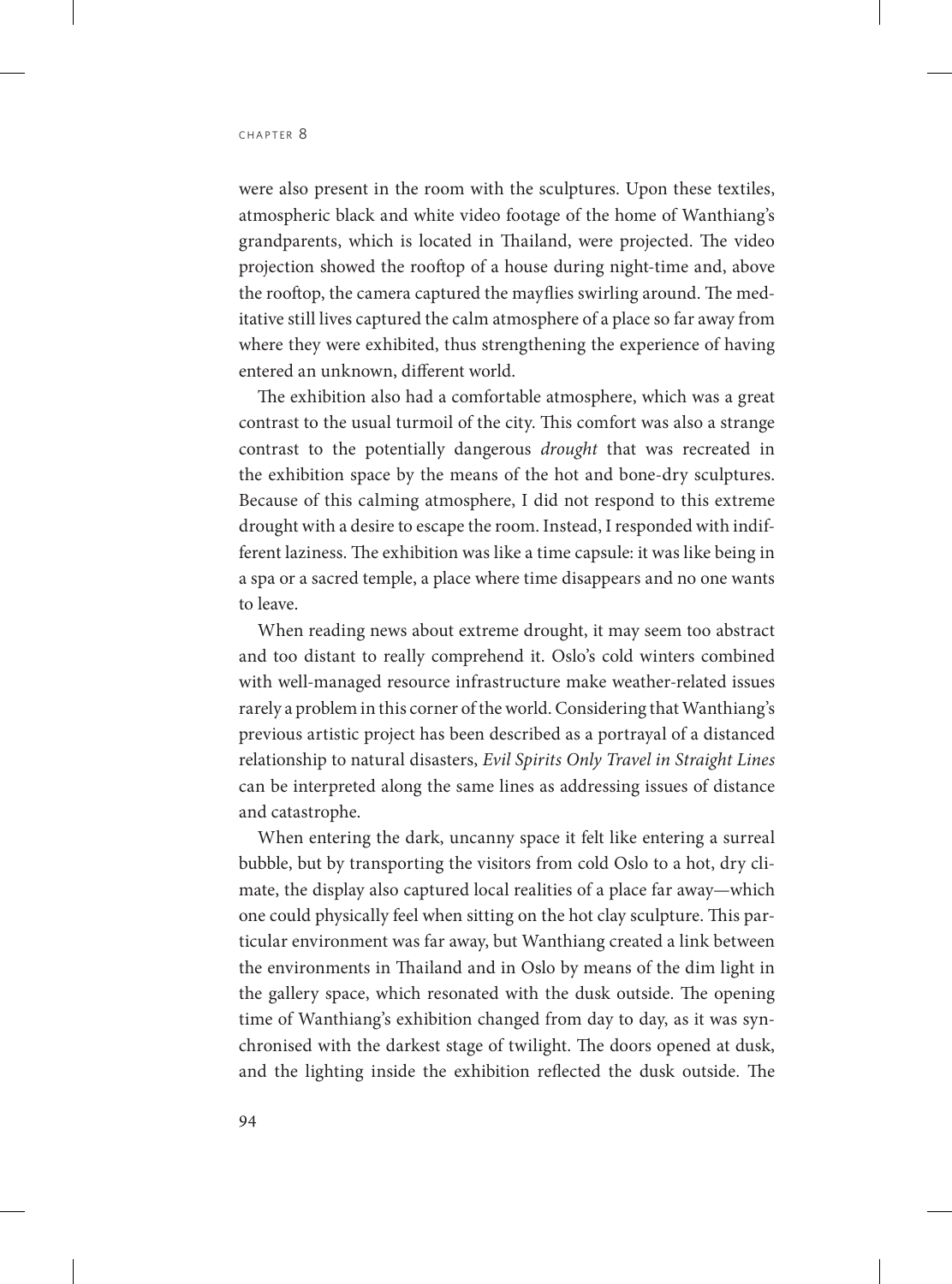UNCANNY DROUGHT

atmosphere of the exhibition thus captured the temporal conditions of nature's recurring rhythm. When I left the foreign atmosphere of the exhibition and returned to the streets of Oslo, the mystical light from the exhibition space continued. The sensation of the exhibition therefore had a continued presence and reminded me that the climate around the globe is intimately connected.

By visiting *Evil Spirits Only Travel in Straight Lines,* I travelled to a dry landscape where I could physically feel the heat, but the comfort of the heat and the clay sculptures I was sitting on simply made me want to rest while watching the mayflies projected on the screens. It was as if I was sitting on my sofa at home watching the news. I see extreme weather events from around the globe but I remain passive. Likewise, although I interpreted Wanthiang's exhibition as a portrayal of a gruesome scene of a natural disaster, my only response was one of passivity. It was even tempting to fall asleep. This temptation, I believe, reflects the numbness one can feel when confronted with the scale of the climate crisis.

#### **Fear and Comfort**

Philosopher Immanuel Kant described the *sublime* as a movement of the mind with an alternating repulsion and attraction (Kant, 1995, p. 81). According to Kant, towering mountains—which Wanthiang's sculptures give associations to—give the beholder a sublime response. They are pleasurable to look at but are at the same time frightening. Unlike positive pleasure, the pleasure we get from the sublime is, according to Kant, closer to admiration and deference (Kant, 1995, p. 76). The sight of a tall mountain is an admirable view, yet also threatening and therefore evokes a fear which makes us cautious. Kant described the sublime as something which evokes fear, but he qualified this by adding that not everything which evokes fear can be described as sublime (Kant, 1995, p. 80).

According to Kant, we are more attracted to something the more terrible it is, as long as we are not in serious danger (Kant, 1995, p. 81). Kant argued that when someone is faced with a challenge, like a storm, and responds with courage, they find themselves in a sublime state. In this case, the storm would be perceived as sublime because it provokes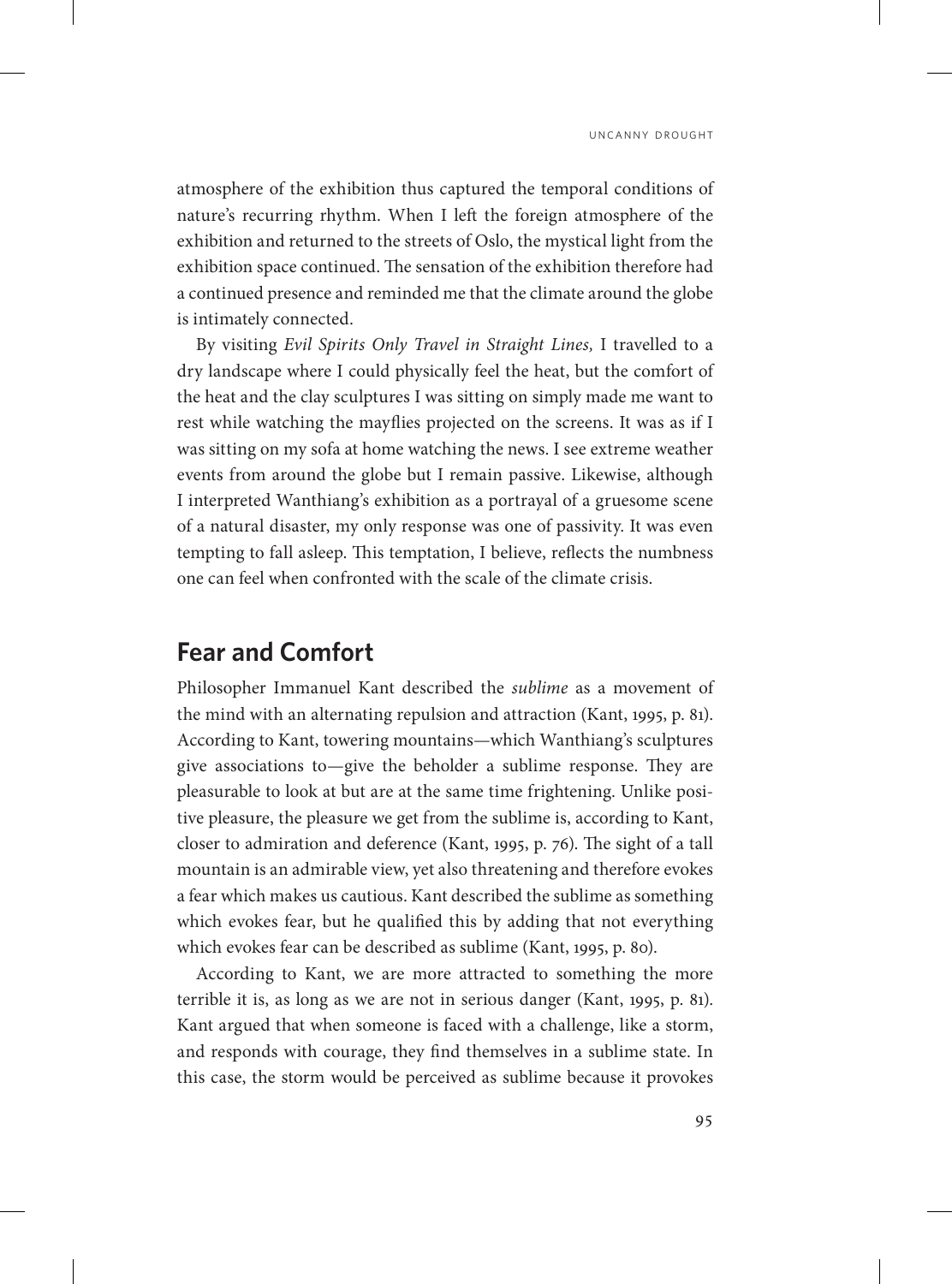an active imagination (Kant, 1995, p. 82). In *Evil Spirits Only Travel in Straight Lines,* the legitimate fear of the drought was not toned down and it was a pleasant setting to be in, but the dissonance between the fear of the drought and the comfort of the exhibition did not directly give me a sublime experience either. Instead, I experienced neither a feeling of having the ability to act nor despair over not being able to. I was simply relaxed, which is perhaps more frightening.

*Evil Spirits Only Travel in Straight Lines* was a really comfortable exhibition, but the presence of the sublime in the clay sculptures created a disturbing feeling. When entering the gallery space, I entered a scene of the local realities of a natural disaster, or at least a threatening drought, yet my response was laziness. The comfort of the exhibition space was therefore disturbing in itself. When leaving the exhibition and coming back out onto the streets of Oslo, the lighting of the continuing dusk gave the single environmental event a continued presence and left me with a feeling of unease which was difficult to place because of the exhibition's sensorial quality.

Wanthiang brings forth the aesthetic in the disaster, and the combination of the comfortable and the gruesome creates a fascination in its dissonance, but instead of resulting in a will to act, it left me feeling calm. Yet, after reflecting further on this, I arrived at an even more uncanny sensation, a feeling of familiarity. The exhibition made me think of images I have seen many times before on the news which I have gotten strangely used to: images so overwhelming they often leave me apathetic. Few people in Oslo have experienced the consequences of extreme floods or droughts; it is difficult to comprehend the brutality of yet another image of natural disaster. To me, *Evil Spirits Only Travel in Straight Lines* captured this strange sensation of not being able to react when disasters occur in places far away. Although extreme weather instigated by the climate crisis is dramatic, the changes are gradual and to a large degree unnoticeable. The amount of extreme weather around the globe is accelerating, but since this happens gradually, privileged people like myself, who have never lived outside a city full of resources, *get used to it.* When going on living our lives in a habitual manner, we might get used to the strangest things.